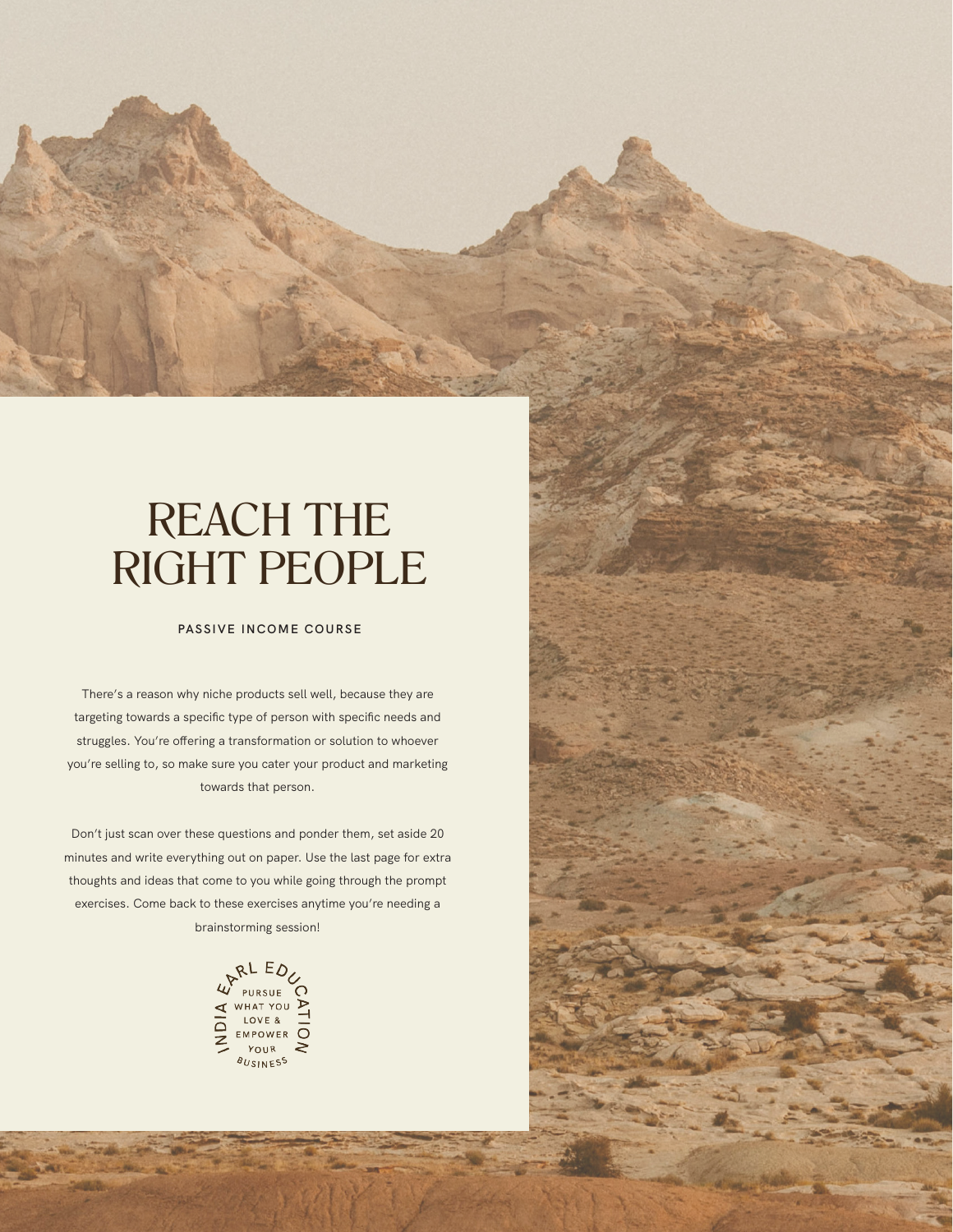## Reach the Right People

**PASSIVE INCOME COURSE**

3 top characteristics of your ideal audience? What are they like?

What advice would you give your younger self? What did you need to hear?

What were your biggest blocks? How can you relate to others with those same walls?